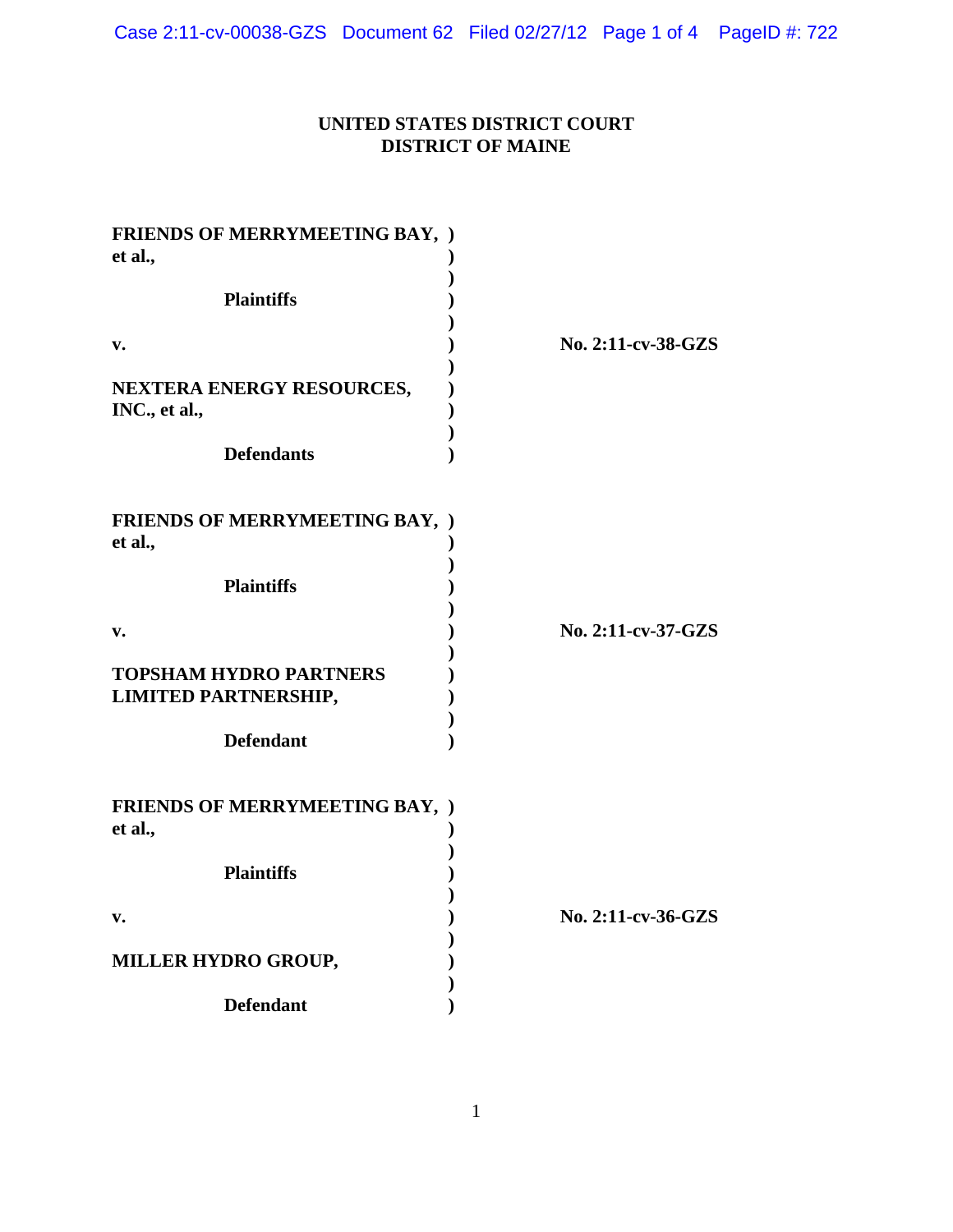| <b>FRIENDS OF MERRYMEETING BAY, )</b> |                    |
|---------------------------------------|--------------------|
| et al.,                               |                    |
|                                       |                    |
| <b>Plaintiffs</b>                     |                    |
|                                       |                    |
| $\mathbf{v}$ .                        | No. 2:11-cv-35-GZS |
|                                       |                    |
| <b>BROOKFIELD RENEWABLE POWER,)</b>   |                    |
| INC., et al.,                         |                    |
|                                       |                    |
| <b>Defendants</b>                     |                    |

## **REPORT OF HEARING AND ORDER RE: SCHEDULING**

Held in Portland by telephone on February 24, 2012, at 4:00 p.m.

| Presiding:   | John H. Rich III, United States Magistrate Judge                                      |  |
|--------------|---------------------------------------------------------------------------------------|--|
| Appearances: | For the Plaintiffs: Bruce Merrill, Esq<br>David Nicholas, Esq.<br>Joshua Kratka, Esq. |  |
|              | For the NextEra Defendants: Amy Boyd, Esq.<br>Dorian Daggs, Esq.                      |  |
|              | For Defendants Topsham & Miller: Theodore Small, Esq.                                 |  |
|              | For the Brookfield Defendants: George Dilworth, Esq.<br>Dow Carr, Esq.                |  |

The telephone conference was held in response to the motion of the NextEra defendants to amend the scheduling order in No. 2:11-cv-38-GZS (Docket No. 57), seeking extensions of deadlines agreed upon by the parties for serving expert reports or designations and for the Rule 30(b)(6) deposition of the NextEra defendants, as well as extensions of up to one month for existing deadlines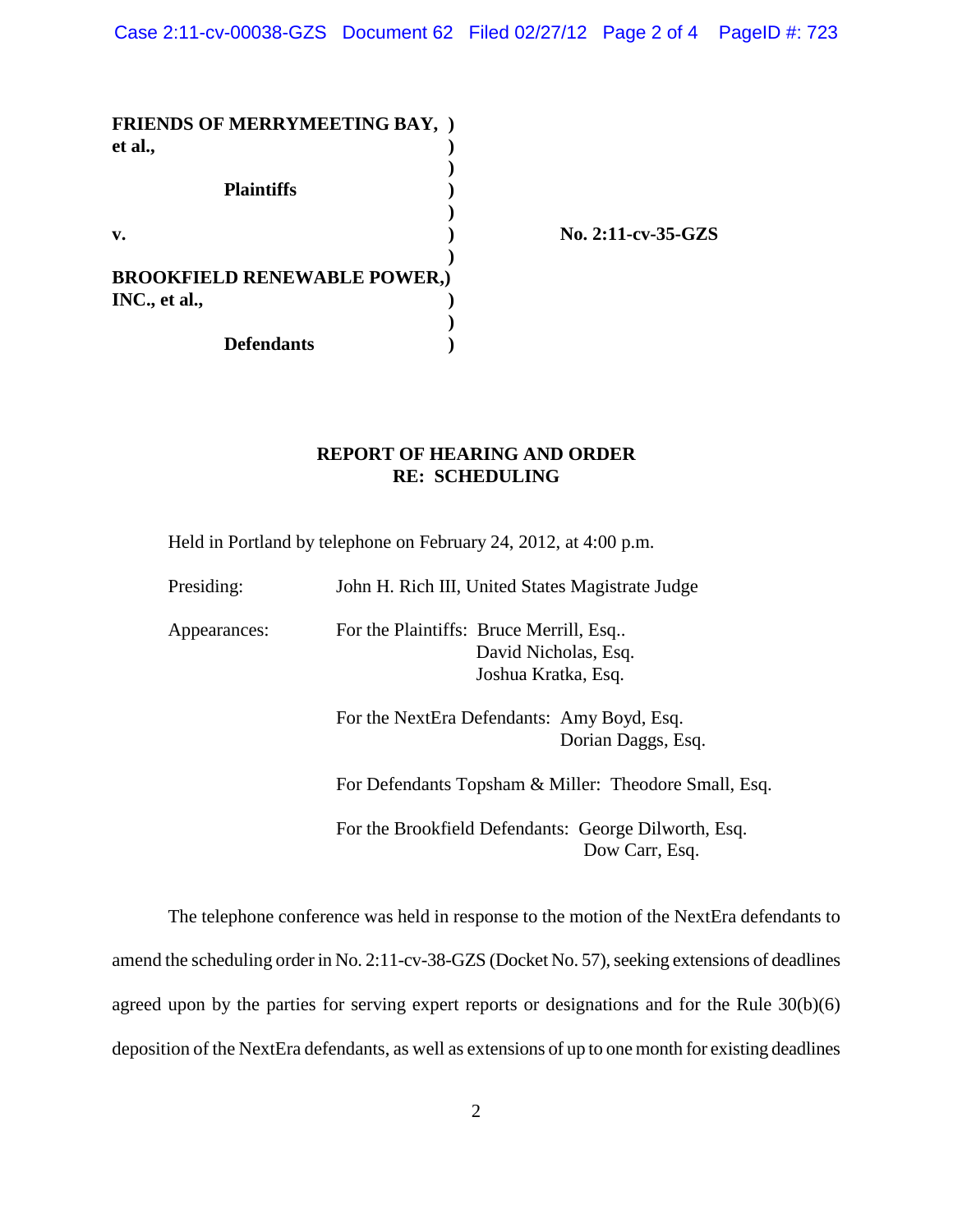#### Case 2:11-cv-00038-GZS Document 62 Filed 02/27/12 Page 3 of 4 PageID #: 724

for discovery, service of notice of intent to file a motion for summary judgment, and filing of dispositive and *Daubert* motions. The motion was based on the fact that NextEra planned to release on February 29, 2012, certain draft portions of its Habitat Conservation Plan ("HCP"), which it had previously planned to release on February 1, 2012. The HCP is the prerequisite to the issuance of an Incidental Take Permit under the Endangered Species Act. In each of these related cases, the plaintiffs have demanded that the court order the defendants to apply for such permits, in addition to other relief sought by the plaintiffs.

After extensive discussion, I *RULED* as follows:

1. The request for three additional days in which the Miller, Topsham, and Brookfield defendants may serve their expert designations or reports, to March 2, 2012, is *GRANTED*. The NextEra defendants may also take those additional three days to serve their expert defendants' reports or designations.

2. With respect to the HCP issue, the plaintiffs have by far the stronger argument. The delay that is the basis of NextEra's request is of NextEra's own making. Counsel for NextEra could not assure the court with confidence that the February 29, 2012, goal for release of the draft would be met. NextEra made the decision not to share the multiple existing drafts with its own experts.

Accordingly, by close of business on February 29, 2012, NextEra is *ORDERED* to provide to the plaintiffs with either the draft sections of the HCP that will be provided to its technical advisory committee, or, if that draft is not yet ready, any and all drafts of those sections of the HCP then in existence.

At this time, I will not extend the discovery deadline, nor will I make any order with respect to the Rule 30(b)(6) deposition of NextEra scheduled for February 29, 2012. Any future request for